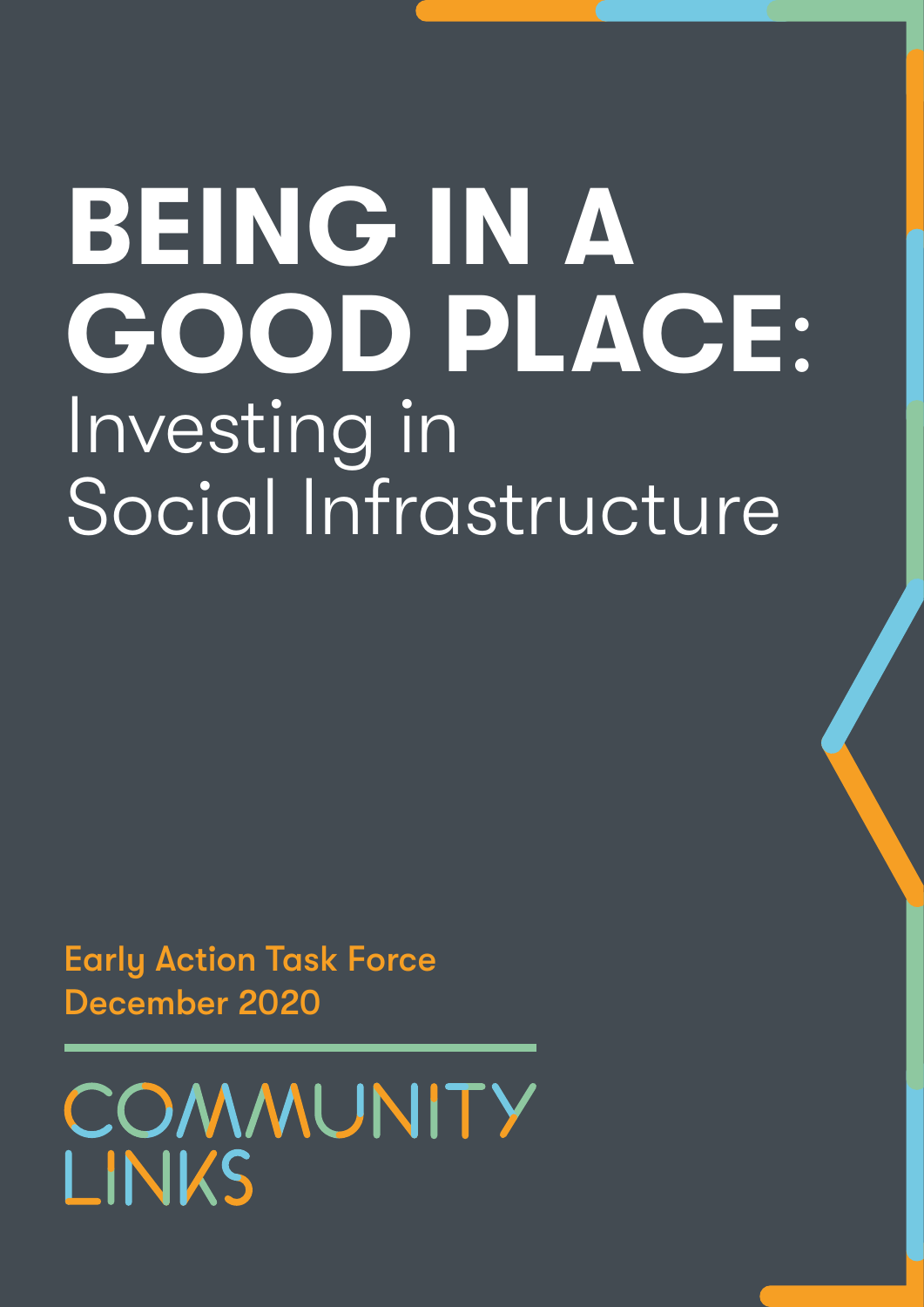# Summary of key points

Everyone should live in a good place where they can thrive and feel included, a place with:

- a good home that is affordable, healthy and safe, environmentally friendly, and well connected to other good quality social infrastructure;
- the services that every community needs both to prosper and to support people when things go wrong;
- including equal access to **online services and mobile** networks**;**
- physical spaces and places to meet, exercise, play, enjoy leisure and socialise;
- with green spaces or a park within walking distance;
- activities which help create connection and community and build social capital and social integration;
- community hubs and connecting institutions and individuals that bring people together, connect up services and ensure everyone's voice is heard and needs are met.

A place with this social infrastructure is naturally preventative, helping people across all ages to be the best they can be. It's good for our health, resilience and wellbeing, helps foster innovation and enterprise and ensures inclusive growth and – if it is sustainable – it's good for the planet. Good social infrastructure also connects us to each other and creates cohesive communities in which we care for each other and for the environment in which we live.

Britain is facing the worst health and economic crisis since the end of World War Two, and the health and economic crisis caused by Covid-19 is deepening existing inequalities. There has already been a haemorrhaging of social infrastructure across the country over the last decade; and many communities have been left behind in terms of social infrastructure, resulting in what we call 'civic inequality'. This reduces their resilience to Covid-19 and capacity to recover from the economic shock. This situation is set to get worse, with many businesses, charities and social enterprises, arts and theatre groups struggling to survive due to the pandemic.

It's never been so crucial to invest in social infrastructure right across the country, as well as in the most deprived communities. Not only will it help us recover from Covid-19, it will also deliver long-term social and economic benefits and savings to the Exchequer as a result of better health and well-being, stronger and more inclusive local economies and reduced inequalities.

Momentum is growing: in November 2020, just before this [report](https://www.dannykruger.org.uk/communities-report) went to print, the Chancellor announced a new £[4 billion Levelling Up Fund](https://www.gov.uk/government/publications/spending-review-2020-documents/spending-review-2020) to support the 'infrastructure of everyday life', with further details to be announced early in 2021. The scope appears to be wide-ranging, including large capital items such as bypasses and other local road schemes as well as 'community infrastructure', with the danger that the cost of the former will crowd out the other.<sup>1</sup> With only £3.2 billion of the Fund available in England, compared to the £3.6 billion Towns Fund, it is likely only limited resources will be available for social infrastructure as defined in this report. Nonetheless, this investment, including its focus on local priorities, is welcome and we hope that those designing the Fund will take on board the recommendations in this report to make the most of the opportunity.

This publication is aimed at everyone thinking about social infrastructure, from policy-makers in national and local government, devolved administrations and public bodies, to charitable funders, voluntary organisations, social enterprises and businesses, which all have a role.

In addition to a substantial national Levelling Up fund to reduce 'civic inequalites' between areas, this report calls for:

- Changes to the budgeting and financial planning system to remove a bias against social infrastructure, with a Well-Being Comprehensive Spending Review and a Well-Being and Future Generations Act.
- Measures to make a national Levelling Up Fund more effective, including independent management, a broad definition of social infrastructure to give maximum flexibility to meet local priorities, mechanisms to ensure local people are involved in decision-making and control and the use of public land to reduce building costs. To ensure it is sufficient to meet needs, the Fund also needs to be topped up, for example, by use of dormant assets and dedicated taxes on social polluters such as gambling or international internet based companies.
- The setting up of local social infrastructure funds, some of which may be seeded by the new national Levelling Up fund.
- Planning which gives priority to social infrastructure and ensures it is funded and which ensures new homes are only built with ready access to good social infrastructure.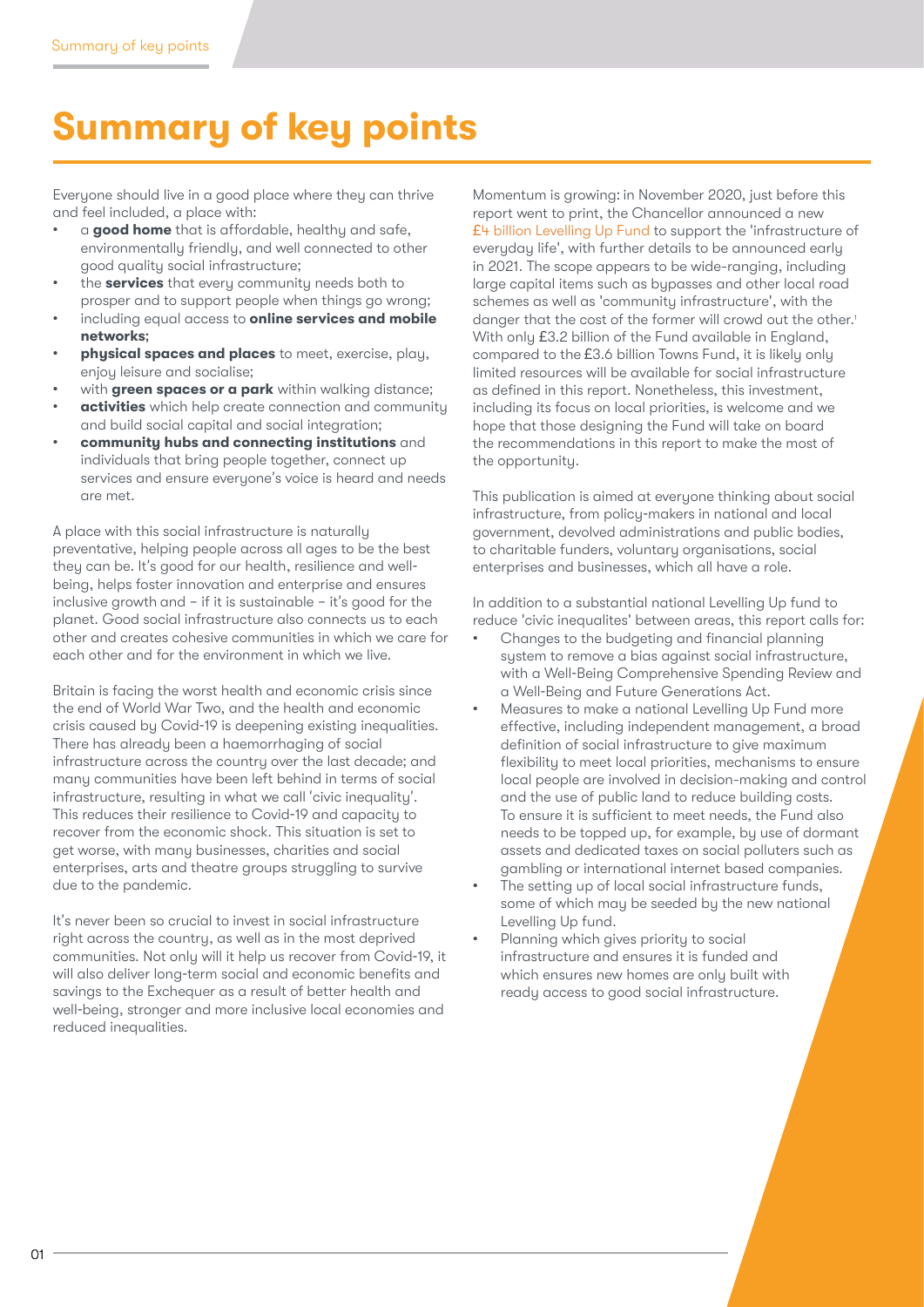# Why invest in social infrastructure now?

Previous generations have invested in social infrastructure in a crisis, and so should we. The Victorians, facing waves of cholera and typhoid, invested in sewers and clean water, as well as in schools, libraries and public parks and other civic infrastructure. Private as well as public money played a critical role because businesses recognised that healthy, happy and educated workers were good for business. After World War I, the government committed to 'Housing Fit for Heroes'. After World War II, the reconstruction of Britain involved investment not just in physical infrastructure but in the NHS and measures to prevent poverty and ill-health. They knew that ensuring better health and prospects for all was in everyone's interests and that a devastated country needed more, not less social infrastructure.

Eric Klinenberg's *Palaces for the People*: *How to Build a More Equal and United Society*, published in 2018 in the USA, points to decades of research that shows that social infrastructure affects our personal and collective wellbeing, leading to safer, healthier, more tolerant and stable communities. This truth first came home to him by studying the impact of a heat wave in Chicago, which led to many deaths. He looked at areas with similar levels of inequality and deprivation but very different death rates. There was no difference in people's culture or wish to look out for each other, but a very great difference in levels of social infrastructure. In one area with high death rates, poor social infrastructure discouraged interaction and mutual support. In others with low death rates, strong social infrastructure encouraged those things.

Even before Covid-19, Britain was very divided, with some areas and communities suffering serious inequalities, not just of income and wealth but also in health and the social infrastructure which helps them build a good life. This is a matter of life and death. In Britain, life expectancy for men living in the most deprived areas is more than 9 years less than men in the most affluent areas, and it is only slightly better for women. Health inequalities between wealthy and deprived areas have only widened over the last 10 years, and the increase in life expectancy overall has stalled.

It is not surprising, therefore, that the [Office of National](https://www.ons.gov.uk/peoplepopulationandcommunity/birthsdeathsandmarriages/deaths/bulletins/deathsinvolvingcovid19bylocalareasanddeprivation/deathsoccurringbetween1marchand31july2020)  [Statistics](https://www.ons.gov.uk/peoplepopulationandcommunity/birthsdeathsandmarriages/deaths/bulletins/deathsinvolvingcovid19bylocalareasanddeprivation/deathsoccurringbetween1marchand31july2020) has found that the death rate from Covid-19 in the most deprived areas is more than twice that of the least deprived.2 [Public Health England](https://assets.publishing.service.gov.uk/government/uploads/system/uploads/attachment_data/file/908434/Disparities_in_the_risk_and_outcomes_of_COVID_August_2020_update.pdf) has also established that BAME people are more likely to die of Covid-19 than white people, with people of Bangladeshi origin being twice as likely to die as white people.<sup>3</sup>

Professor Sir Derek Marmot in his [2020 review of health](https://www.health.org.uk/sites/default/files/upload/publications/2020/Health%20Equity%20in%20England_The%20Marmot%20Review%2010%20Years%20On_full%20report.pdf)  [inequalities](https://www.health.org.uk/sites/default/files/upload/publications/2020/Health%20Equity%20in%20England_The%20Marmot%20Review%2010%20Years%20On_full%20report.pdf) highlights the critical role of the social determinants of health, including healthy and sustainable places and communities, and recommends investment in the development of economic, social and cultural resources in the most deprived communities.

Covid-19 has brought home the link between health and social infrastructure most starkly in relation to housing. where a strong correlation has been demonstrated between poor quality housing and deaths, with overcrowding, the existence of multiple housing, the proportion of people with temporary housing and lack of access to social housing all appearing to be [factors](https://www.insidehousing.co.uk/insight/the-housing-pandemic-four-graphs-showing-the-link-between-covid-19-deaths-and-the-housing-crisis-66562). John Gray, lead member for housing services at Newham Council, has said 'This is a housing disease'.<sup>4</sup>

Poor social infrastructure has also been found to contribute to the lack of inclusive growth and levels of low productivity for left behind communities. The [Inclusive Growth](https://www.thersa.org/globalassets/pdfs/reports/rsa_inclusive-growth-commission-final-report-march-2017.pdf)  [Commission](https://www.thersa.org/globalassets/pdfs/reports/rsa_inclusive-growth-commission-final-report-march-2017.pdf), for example, called for investment not just in physical infrastructure in poorer communities but in the social infrastructure which 'develops the capacities and capabilities of individuals, families and communities to participate more fully in society and economic growth'.5

Finally, a reduction in social capital – the connections between people which are facilitated by social infrastructure – has contributed to a decline in tolerance and trust across society, argues Philip Putnam, most notably in his influential book, *Bowling Alone*, which looks at the USA.

New investment in this infrastructure will not only level Britain up, it will also unlock creativity, innovation and other local resources that can help rebuild the economy and build in local resilience for the future. A society and a community that does not pull together is held back. Where people and communities feel disconnected from the mainstream or left behind, huge potential is lost and the health of our democracy is threatened.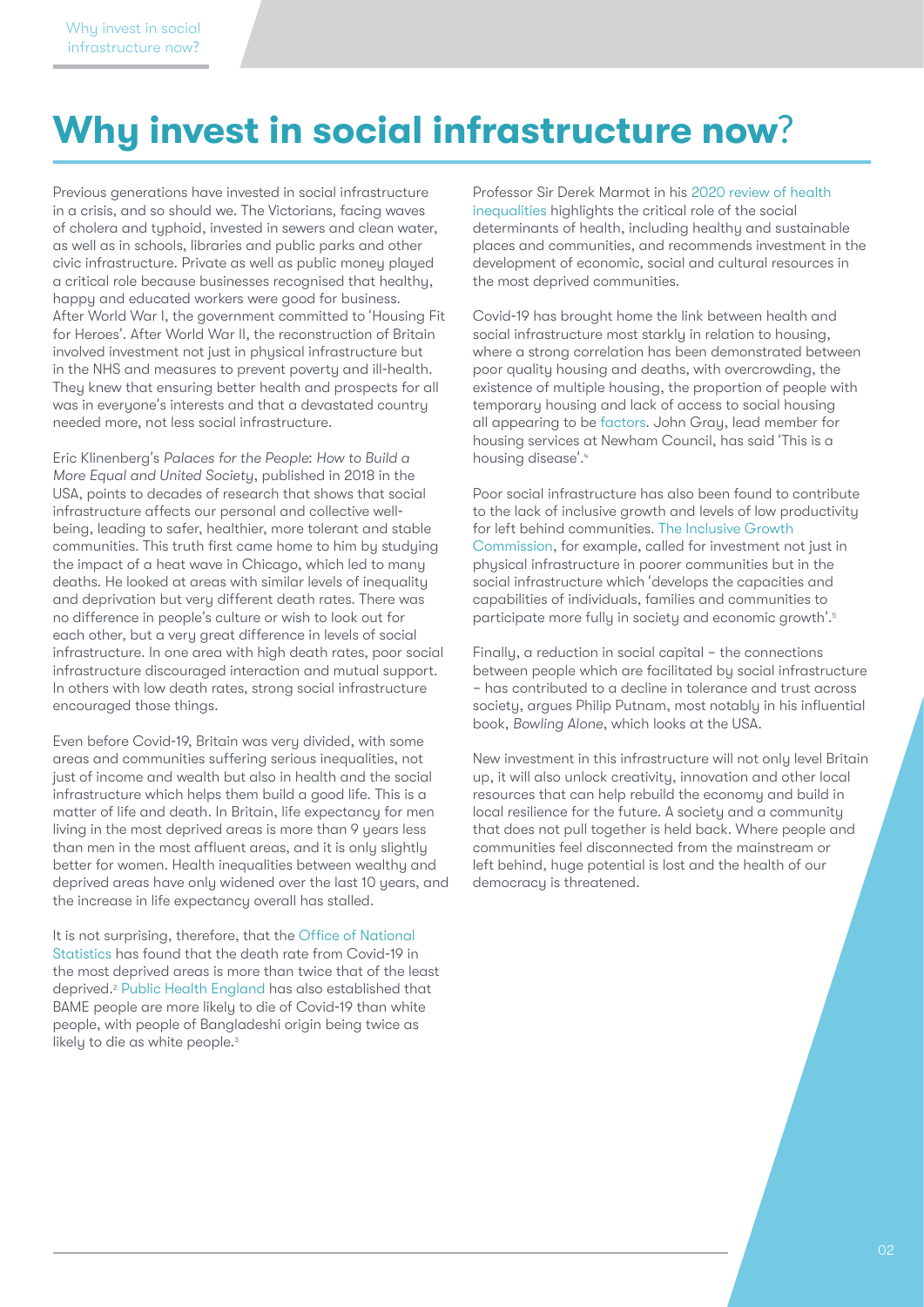# A broad definition of social infrastructure

There are many definitions and dimensions of social infrastructure. Eric Klinenberg, for example, focuses on the connecting role of social infrastructure such as libraries, parks, markets, schools, playgrounds, gardens and communal spaces. Professor Sir John Marmot's definition of 'healthy and sustainable places and communities' in addition includes good quality housing, services, as well as activities and spaces. He specifically includes the social sector and, significantly, highlights the importance of a sense of personal and community control, which he says includes social cohesion, a sense of trust and belonging. The Inclusive Growth Commission definition focuses mainly on preventative services and recognises the importance of 'anchor institutions', which we call community hubs.

When thinking about investing in social infrastructure, a broad definition is a good starting place. Thinking in the round reflects the truth that some places will have strengths in one area, and deficits in others, but will not thrive unless they have them all. Investment in a community meeting space will bring significant benefits, for example, but if the basic living conditions, including sub-standard housing and lack of access to green spaces, remain poor, it will not enable the people who live in that community to thrive.

The health of the whole eco-system is also important: social infrastructure is produced not just by local and national government but by businesses and the social sector too, from shops and pubs to broadband, choirs and community hubs. Government generally does not fund these, but it sets the regulatory, planning and policy framework which enables them to thrive, and invests in a critical mass of social infrastructure, such as schools, health services, transport links and green spaces, which attract others to invest in a place. Lack of public investment or neglect can unmake a good place, resulting in a negative spiral. Shops close, businesses leave, homes become derelict and crime and graffiti move in. Public investment can reverse the cucle of decline that has hit some towns and communities especially badly, which in turn will attract new businesses, and help create job opportunities, new facilities and activities.

Our definition is set out in detail in the following box. It includes housing, services, physical spaces and places, activities and community hubs and other connectors, and it stresses that good infrastructure gives local people influence and accessibility and is inclusive and sustainable. It depends not just on public investment but also a healthy voluntary and private sector.

#### Social infrastructure: What is it? Who runs it?

Good, genuinely affordable housing, connected to good social infrastructure.

The services which every place needs to thrive and support people when things go wrong. Some of these are universal public services such as the NHS and education, funded mostly by central government. Others include:

- high quality childcare, adult social care, good broadband and mobile signals, and public transport, often delivered by the private sector;
- remedial health and welfare support, from rehabilitation to foodbanks, often provided by the voluntary sector;
- public health and children's social care often provided directly by local authorities.

Physical spaces and places in which to meet, exercise, enjoy leisure and build community. Some of these, such as parks, allotments, libraries and museums, are mostly owned and managed by the public sector. Others, such as shops, cafes, pubs, community spaces, places of worship, gyms, arts centres and theatres are usually in private or community control.

#### Activities which help create connection and community and build social capital and social integration.

Examples are local sports groups, yoga and exercise classes, shared hobbies and adult education classes, and lunch clubs and faith and mutual aid groups which support the community. These are mostly run by the community, not for profit, faith groups and the private sector.

Community hubs and other connectors. These institutions and individuals connect up people and institutions, give people a voice so that they have genuine influence, and can be vital in ensuring accessibility and inclusivity.

Some of them, such as community libraries, and charities and social enterprises rooted in communities, provide places for people to meet and/or services and activities. Others, such as community organisers and local area coordinators, work with individuals and communities to help them achieve their goals. Some are 'umbrella' organisations who link up different institutions, for example, local CVSs. A case study, Community Links, is featured in this report.

Good social infrastructure also has to be underpinned by these principles:

- people have **influence** over what happens in their area, for example, about planning decisions, about the design of public services and about the uses of public funding, and control over key community assets;
- accessibility, both in terms of affordability and physical accessibility, so that people can use social infrastructure in their area;
- inclusivity, in which every part of the community feels a sense of belonging and is welcomed, and has a say; and
- sustainability, so that assets are conserved for future generations and the local and global environment are protected.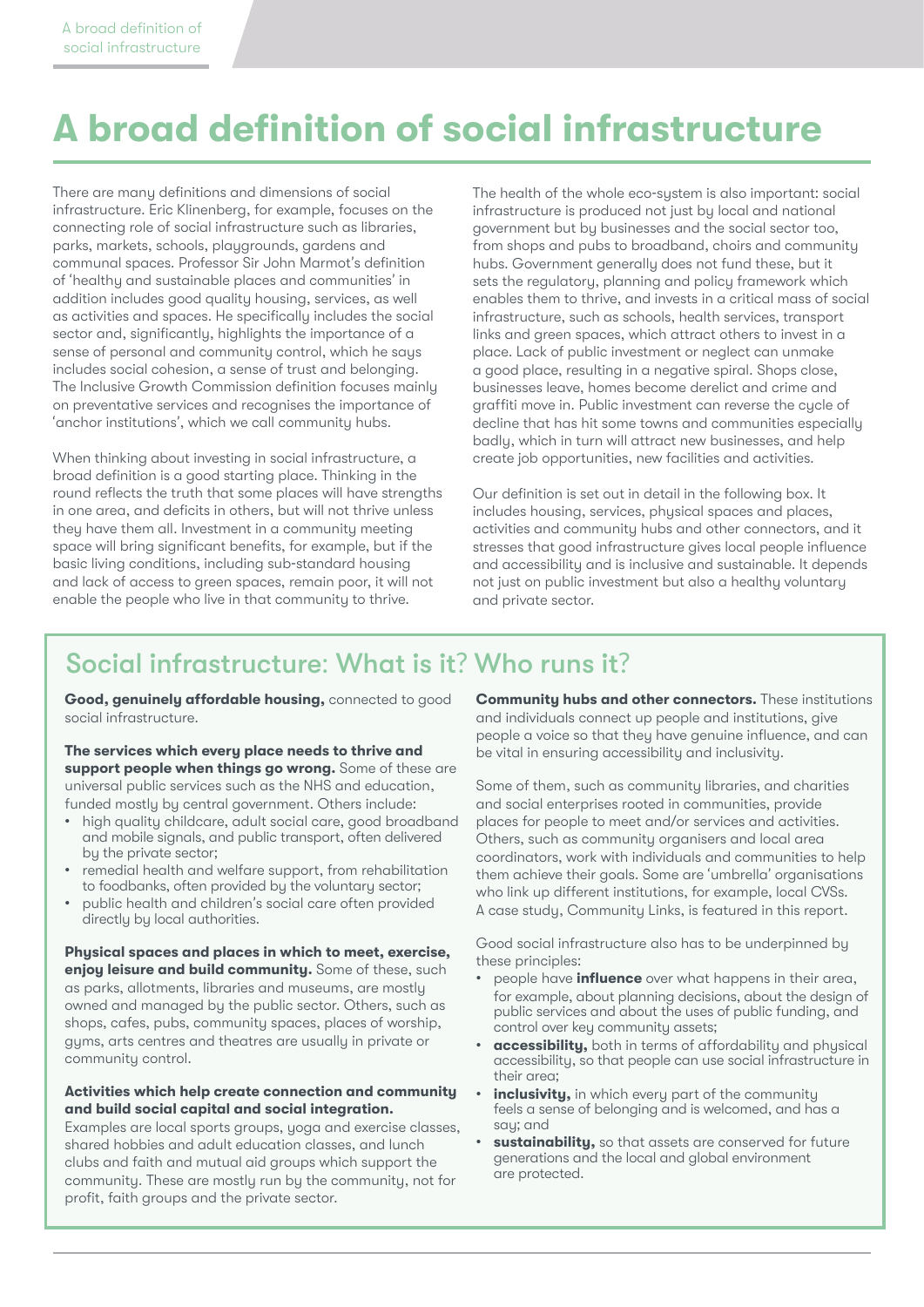Community Links in Newham is an example of a community hub that not only provides services and activities and a meeting space, creating a community that is inclusive, but also helps make public services more accessible and gives local people more influence over what matters to them locally and nationally.

#### Community Links – a community hub for the future

Community Links is a community-based organisation and charity based in Newham in East London, founded in 1977. It is located in the old Canning Town Public Hall, built in Victorian times as a hub for its community, and seeks to be a 'Community Hub of the future,' with a preventative vision of 'Ready for Everything Communities' underpinned by three aspirations:

- **Getting Ready, communities that have stronger** voices, the resources and the desire to actively engage with change;
- **Moving Forward, communities that are ready to** participate in the creation of their own futures, overcome barriers and seize opportunities;
- **Stronger Together, communities that are connected,** inclusive and cohesive, willing to come together, build solidarity and act.

Newham is one of the most deprived areas in Britain, with a very high proportion of families living in poverty. 25 per cent of its residents are living in overcrowded housing. It is ethnically diverse. Unsurprisingly, therefore it has experienced high levels of Covid-19 illness and deaths. Community Links delivers a range of services to help people in difficulty, from advice on debt, housing, employment law and a foodbank, to mental health crisis prevention initiatives aimed at those facing crisis in their personal lives, and employability support for those who normally do not access services. Its services have been exceptionally busy during the Covid-19 crisis.

It also offers social opportunities and activities, for example, music projects for at risk young people, providing peer support and advice for both them and their parents.

Community Links works as a collaborative community organisation for those often unheard within the community and has over 40 years' experience of addressing the complex cultural, religious, economic, generational and gender experiences of distinct communities and of working creatively with those communities to inform and empower.

Public bodies have therefore turned to it to help them improve the reach and effectiveness of their services because Community Links knows its community and enjoys high levels of trust. For example:

- it works with the NHS to increase accessibility and uptake of breast and bowel cancer screening, calling up people not just in Newham but across London;
- the London Borough of Newham chose Community Links to deliver a 7-day a week Covid-19 helpline;
- the Home Office reached out to Community Links to become a partner for the 'knife free' campaign, where advocates work for better relationships with young people who are at risk of becoming involved with knife carrying or knife violence;
- in 2019, working with One Newham (a partnership network for the voluntary and community sector in Newham), it helped local GP practices find out patient views on a regular basis and use this to improve their services and ensure those, especially from at risk backgrounds, get better treatment.

Finally, Community Links gives voice to its community, using its connection to and understanding of its needs to feed into national and local policy. One example is the Early Action Task Force, established in 2011, which seeks to make early action (which includes all forms of prevention), including social infrastructure, not just common sense but common practice.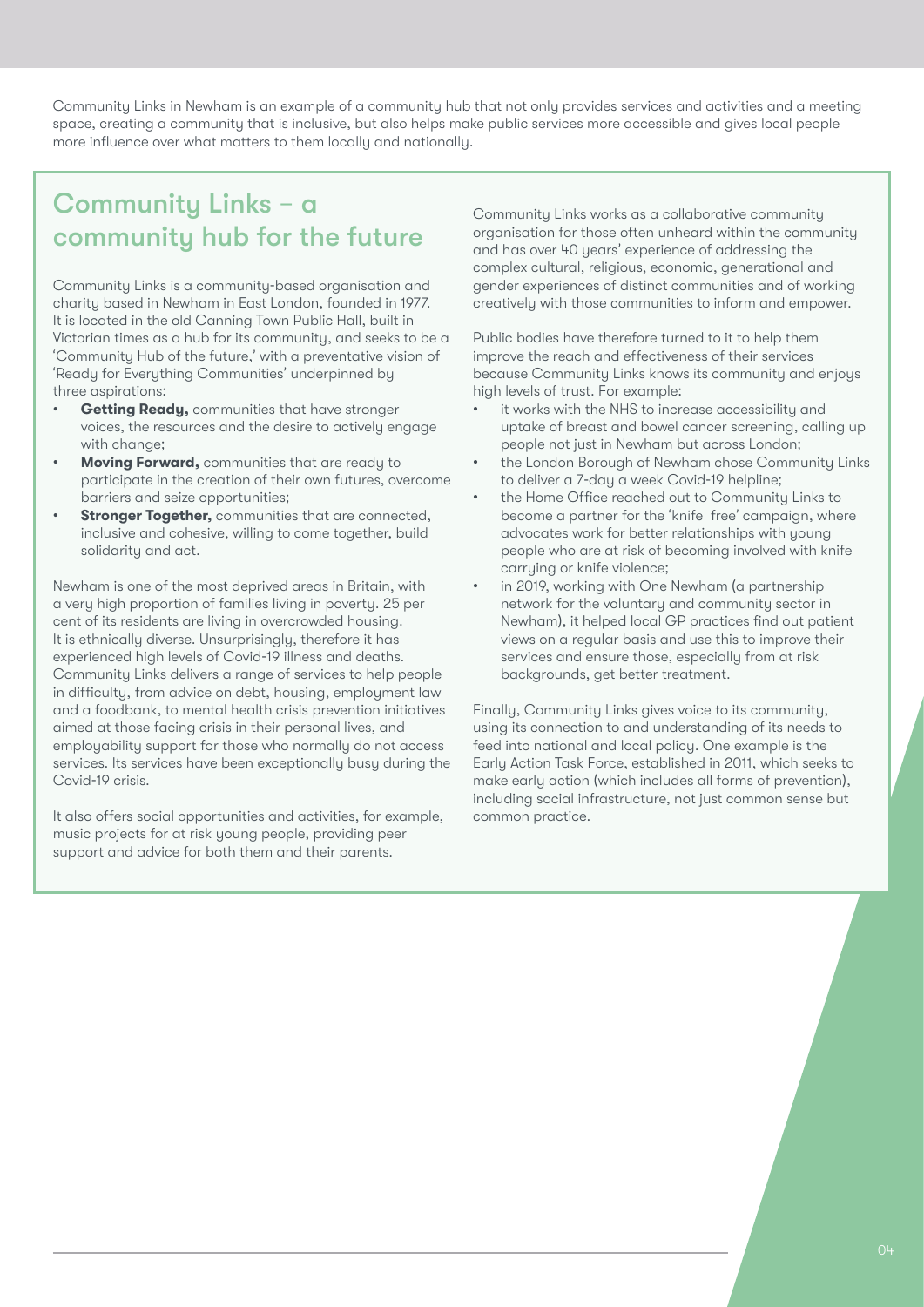# The decline of our social infrastructure and civic inequality

As a developed country, the 6th largest economy in the world, with a long history of investment in social infrastructure, our overall level is better than in many countries and this is one reason why the UK continues to attract inward investment. But our social infrastructure is not keeping up with our wealth. The [2019 Legatum Prosperity Index,](https://www.prosperity.com/rankings) which compares countries across a range of indicators, scores the UK only 23rd in the world on the conditions that create good health.<sup>6</sup>

Over the last decade, there has been a general decline in social infrastructure, which has reduced resilience to Covid-19.

#### The decline of social infrastructure

The [Centre for Progressive Policy](https://www.progressive-policy.net/press-releases/community-spending-decimated-in-the-run-up-to-covid-19-undermining-local-resilience-new-analysis-from-the-centre-for-progressive-policy-shows) has shown that spending per head by local authorities on libraries, open spaces, recreation and sports, Sure Start, and services for young people - what it calls community spending - was cut by 60 per cent in the decade leading up to the Covid-19 crisis, double the level of cuts in total local authority spending.<sup>7</sup>

The Health Foundation has estimated an [overall fall of almost a quarter in spending power per person](https://www.health.org.uk/publications/taking-our-health-for-granted) on public health between 2014-15 and 2019-20.8

The [2020 Marmot review](https://www.health.org.uk/sites/default/files/upload/publications/2020/Health Equity in England_The Marmot Review 10 Years On_full report.pdf) noted a decline in the affordability of housing, with nearly 40 per cent of the most deprived families spending more than a third of their income on housing, compared to less than 30 per cent 10 years ago. The English Housing Survey in 2017 found that 1 in 5 homes did not meet the Decent Homes Standard, 1 in 4 in the private sector.9

Communities are roughly half as likely to have a local post office than they were nearly two decades ago, and there are now only 7 pubs for every 10,000 adults, compared to 11 pubs per 10,000 adults a decade ago in 2010, Onward in its [State](https://www.ukonward.com/socialfabric/)  [of our Social Fabric](https://www.ukonward.com/socialfabric/) found.

As a result of the pandemic, many businesses, charities, social enterprises and arts groups are threatened further.

The most deprived communities often have the worst social infrastructure, resulting in what we call 'civic inequality', which exacerbates the already deep-seated income, wealth, race and health inequalities which exist in Britain. Cutbacks in local authority services and expenditure over the last decade have fallen disproportionately on the most deprived communities, according to the [Marmot review](https://www.health.org.uk/sites/default/files/upload/publications/2020/Health Equity in England_The Marmot Review 10 Years On_full report.pdf)<sup>10</sup>, making this situation worse.

#### Civic inequality

Data on civic inequalities is still patchy but demonstrates the deep divide that exists.

[A 2019 index](https://localtrust.org.uk/wp-content/uploads/2019/08/local_trust_ocsi_left_behind_research_august_2019.pdf) by the Local Trust and Oxford Consultants in Social Inclusion (OSCI) found that deprived areas that lacked key civic assets, services and levels of community engagement have higher rates of unemployment, ill health and child poverty than other deprived areas. They noted a concentration of such areas in post-industrial districts in northern England and in coastal areas in southern England.<sup>11</sup>

There are clear regional differences in the quality of housing. In the West and East Midlands, and Yorkshire and Humber more than 1 in 5 homes don'[t meet the decent](https://www.health.org.uk/sites/default/files/upload/publications/2020/Health Equity in England_The Marmot Review 10 Years On_full report.pdf)  [homes standard](https://www.health.org.uk/sites/default/files/upload/publications/2020/Health Equity in England_The Marmot Review 10 Years On_full report.pdf)<sup>12</sup>

Charitable wealth and resources are disproportionately concentrated in the most affluent areas, according to [NPC](https://www.thinknpc.org/resource-hub/where-are-englands-charities/).13 In 2016/17, the lowest density of charities was in the North East, North West and London. Blackpool, which has 8 out of 10 of the most deprived neighbourhoods, had [the](https://www.health.org.uk/sites/default/files/upload/publications/2020/Health Equity in England_The Marmot Review 10 Years On_full report.pdf)  [smallest number of charities](https://www.health.org.uk/sites/default/files/upload/publications/2020/Health Equity in England_The Marmot Review 10 Years On_full report.pdf) operating relative to local population size.<sup>14</sup>

A [Fields in Trust Green Space index](http://www.fieldsintrust.org/green-space-index) shows that 2.7 million people in Britain do not live within a ten minute walk to a park or green space, with an urban and rural divide - Scotland enjoys 43.5 sqm of provision per person, but London has just 19 sqm.15 Moreover, in [recent figures released](https://www.ons.gov.uk/economy/environmentalaccounts/articles/oneineightbritishhouseholdshasnogarden/2020-05-14)  by the ONS<sup>16</sup>, London residents were also found to be the least likely to have access to a garden.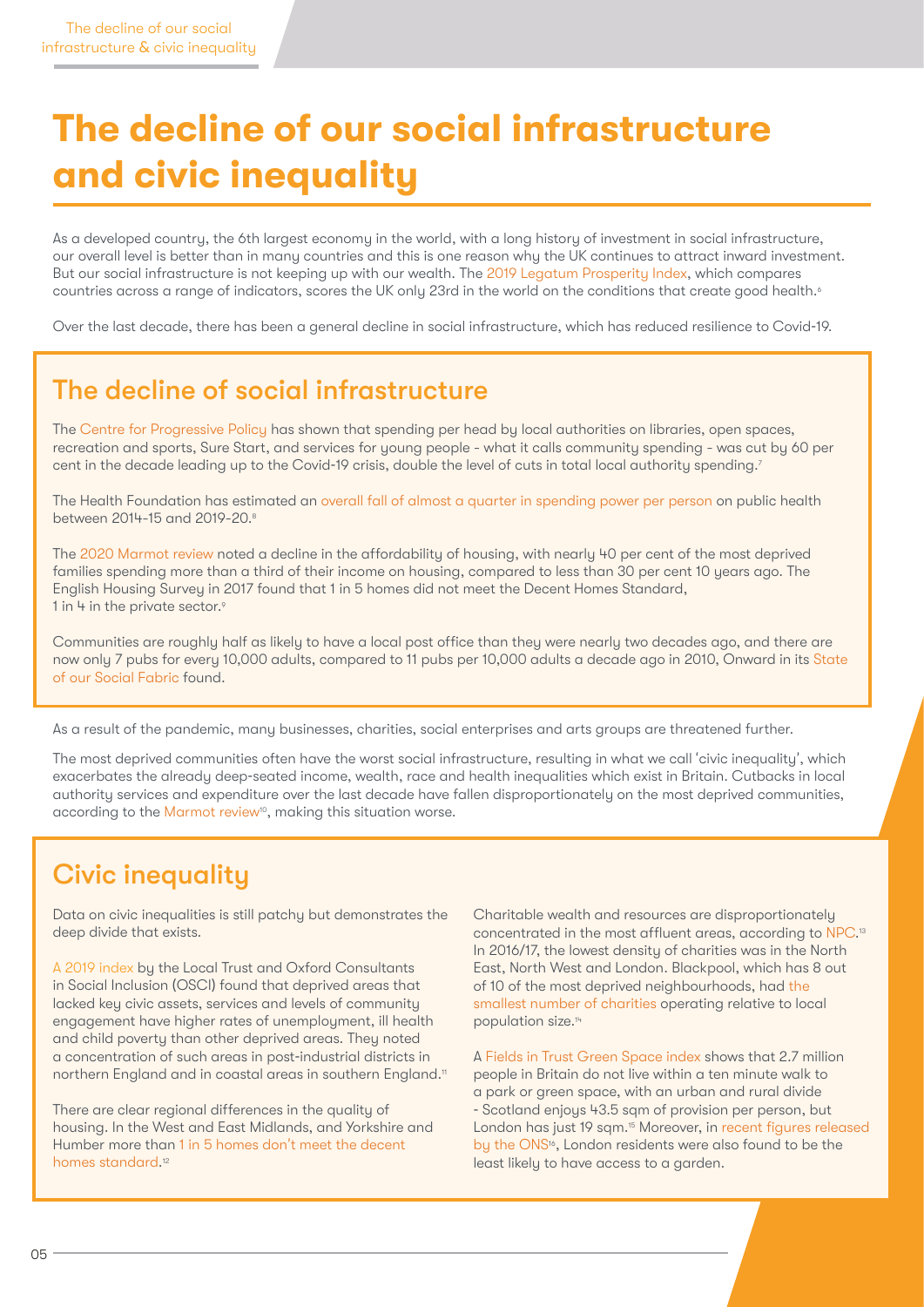# Investing more in social infrastructure

As well as targeted action to address these civic inequalities, we need more investment in social infrastructure right across the country, and key to this are reforms of the UK's current system of budgeting and financial planning.

#### Removing the bias against social infrastructure

As the current system stands, social infrastructure will always be short-changed, whatever the quantum of spending agreed, and when hard choices have to be made, as will happen in the next full Comprehensive Spending Review (CSR) in 2021, it is often cut back disproportionately.

This is because the existing financial planning and budgeting system is short-term - too geared towards the immediate needs of the economy at the expense of well-being and sustainability, including the needs of future generations. Inevitable future financial, social and environmental costs, such as global warming, the increasing costs of obesity and the social and economic costs caused by lack of good housing, are ignored. The positive benefits of early action (by which we mean all forms of prevention, including social infrastructure) are not sufficiently taken into account.

The incentives are instead to cut back on this in times of financial stringency because, unlike spending on key remedial services such as the NHS, the costs are relatively invisible in the short-run. Moreover, the true value of social infrastructure does not appear on the Government's balance sheet and the public land on which it might be built is sold off to fund short term priorities instead, rather than retaining it for long-term public benefit.

The creation of public wealth, in the broadest sense, is no longer seen as the business of government. For decades, the focus of government at national and local level has been on the provision of services, many of them there to provide a 'safety net' of support. Remedial services are important; but it is often ongoing activities, institutions and facilities that add the most long-term value to people's lives and are both preventative and creative, helping people to be the best they can be.

#### Well-being at the heart of the next Comprehensive Spending Review

The starting point for correcting this bias is to set clear goals in the next CSR focused on the ultimate purpose of any good economy: well-being for its people and environmental sustainability. This includes a healthy economy, but ensures the economy is working for everyone, now and in the long-term.

Some countries are already doing this. In New Zealand, for example, they have established a Well-[Being Budget](https://www.treasury.govt.nz/sites/default/files/2019-05/b19-wellbeing-budget.pdf) which judges proposals against outcomes-focused measures of well-being – for example, the quality and affordability of housing, healthy life expectancy and access to nature, and subjective well-being, as well as economic indicators. Importantly, New Zealand's well-being 'dashboard' also measures the impact of spending decisions on the assets of the nation that generate well-being and sustainability, now and into the future. This includes human capital, environmental capital and social capital, not just the financial and physical capital which appears on the UK balance sheet. If the Westminster government used such a system, the loss of social infrastructure over the last decade would not have gone unnoticed.<sup>17</sup>

In Scotland, the government has a [performance framework](https://nationalperformance.gov.scot/)  against which it assesses everything it does. At its heart is the goal of increased well-being with sustainable and inclusive growth, with a range of indicators of how it will achieve this. Amongst them is a commitment to creating communities that are inclusive, empowered, resilient and safe.18

A similar approach to New Zealand should be adopted in the UK government. Indeed, former Cabinet Secretary Lord O'[Donnell](https://www.theguardian.com/politics/2019/may/24/wellbeing-should-replace-growth-as-main-aim-of-uk-spending) proposed that the CSR should have well-being, not growth, as its focus back in 2019.19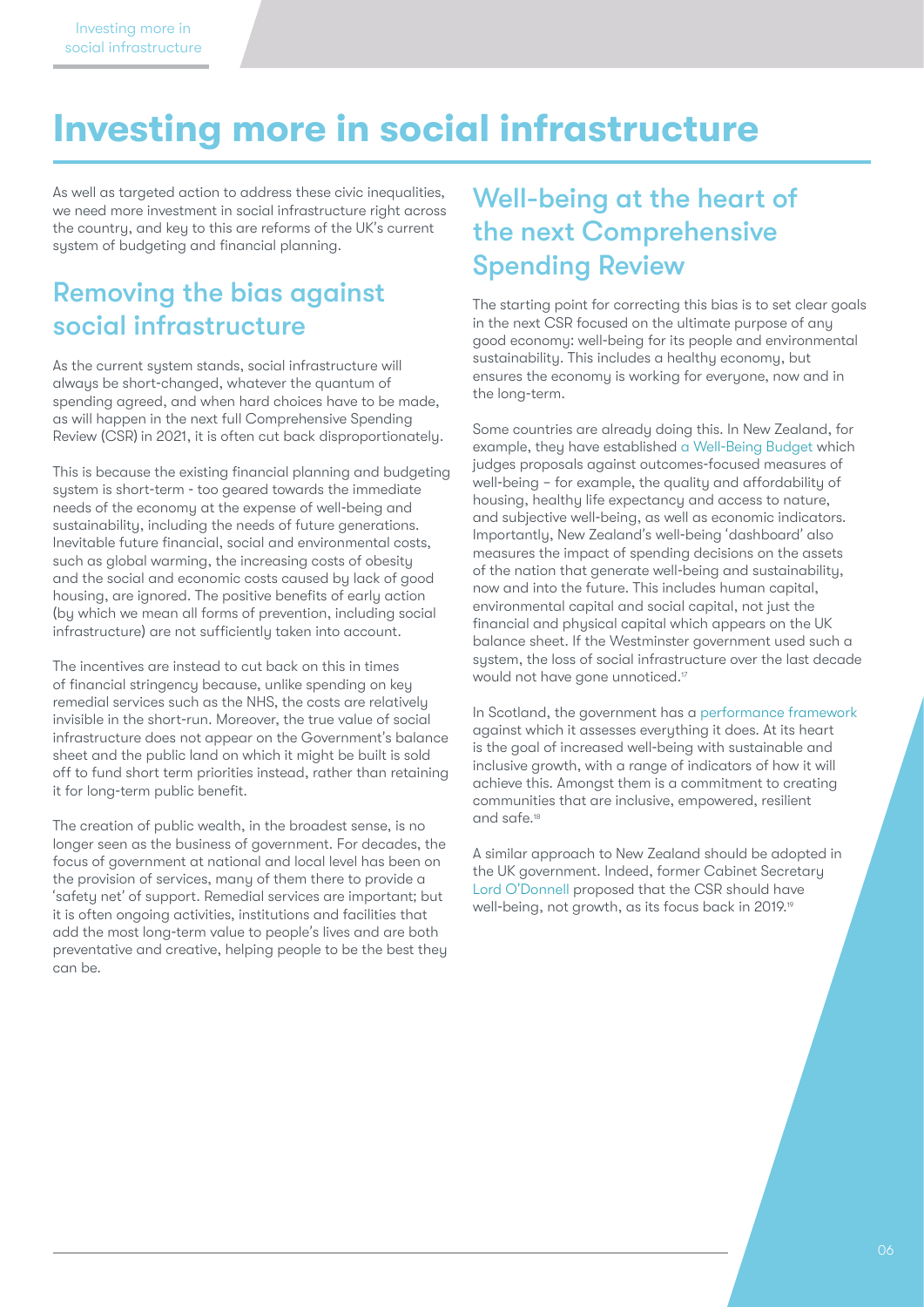#### Longer term planning

To correct the current bias toward the short-term, the Comprehensive Spending Review and other forms of budgeting in central and local government should also look at a ten-year planning horizon, as is already happening for the NHS.

All existing and proposed spending in the CSR and elsewhere should be assessed against its impact on the future, through an 'intergenerational test', with provisional ten year plans introduced in the CSR and reassessed in the light of developments every 3-5 years.

#### Ring-fencing social infrastructure and other spending

Spending that creates future assets and/or reduces liabilities should be prioritised and protected as an investment in the future in a similar way to how cash investment on physical capital items is ring-fenced now. Up until the turn of the century, the UK treated current and capital expenditure in exactly the same way, but at this point separate budgets were introduced, to stop capital expenditure from being 'raided' to fund short-term pressures, although this was eroded during the austerity years.

A similar approach should be introduced now to protect and prioritise expenditure on social infrastructure and other forms of preventative spending, such as public health. Such spending should be ring-fenced and kept separate from other forms of revenue spending. The criteria used by the Treasury in the so-called Green Book to evaluate spending should also be reassessed to ensure it recognises the benefits of social infrastructure sufficiently, as argued by [the Centre](https://www.progressive-policy.net/downloads/files/CPP_Social-Infrastructure_WP_Final_200304_171740.pdf)  [for Progressive Policy](https://www.progressive-policy.net/downloads/files/CPP_Social-Infrastructure_WP_Final_200304_171740.pdf).<sup>20</sup>

#### Using public land for social infrastructure

The Government should change the Cabinet Office rules which encourage the selling off of public assets to private developers where they might be better used for social infrastructure and kept in public or community ownership, producing long term financial and social capital assets. Large amounts of public land are held by bodies such as the MOD, NHS, National Rail as well as local authorities, which are rarely transferred between public bodies or to other forms of community ownership because they must normally be sold at market value. There are also disposal targets to raise funds to plug holes in short-term budgets (currently £5bn by 2020), when they might be better used for social infrastructure.

#### Social infrastructure core funding

Social infrastructure should receive core funding through ongoing grants, linked to reviews which must demonstrate the value, including the social value and social capital, that they generate. As public funding has moved from grants to contracts, many vital pieces of social infrastructure, like youth services, have been forced to apply for funding for specific projects, linked to outputs or outcomes, for example, reducing knife crime, rather than their ongoing activities, or have lost out on funding because their 'outputs' are less tangible and measurable.

#### A Well-Being and Future Generations Act

These measures should be backed up by a Well-Being and Future Generations Act which requires every public body to promote well-being and sustainability, with an Office for Future Generations which monitors progress, both of which already exist in Wales.

A similar Bill was put forward by Lord Bird in the House of Lords in 2019. It would have required public bodies to act in pursuit of environmental, social, economic and cultural well-being and to establish, meet and report on well-being objectives. It would also have forced public bodies to publish Future Generations impact assessments and account for preventative spending. It would also have established a Commissioner for Future Generations and a Joint Parliamentary Committee on Future Generations.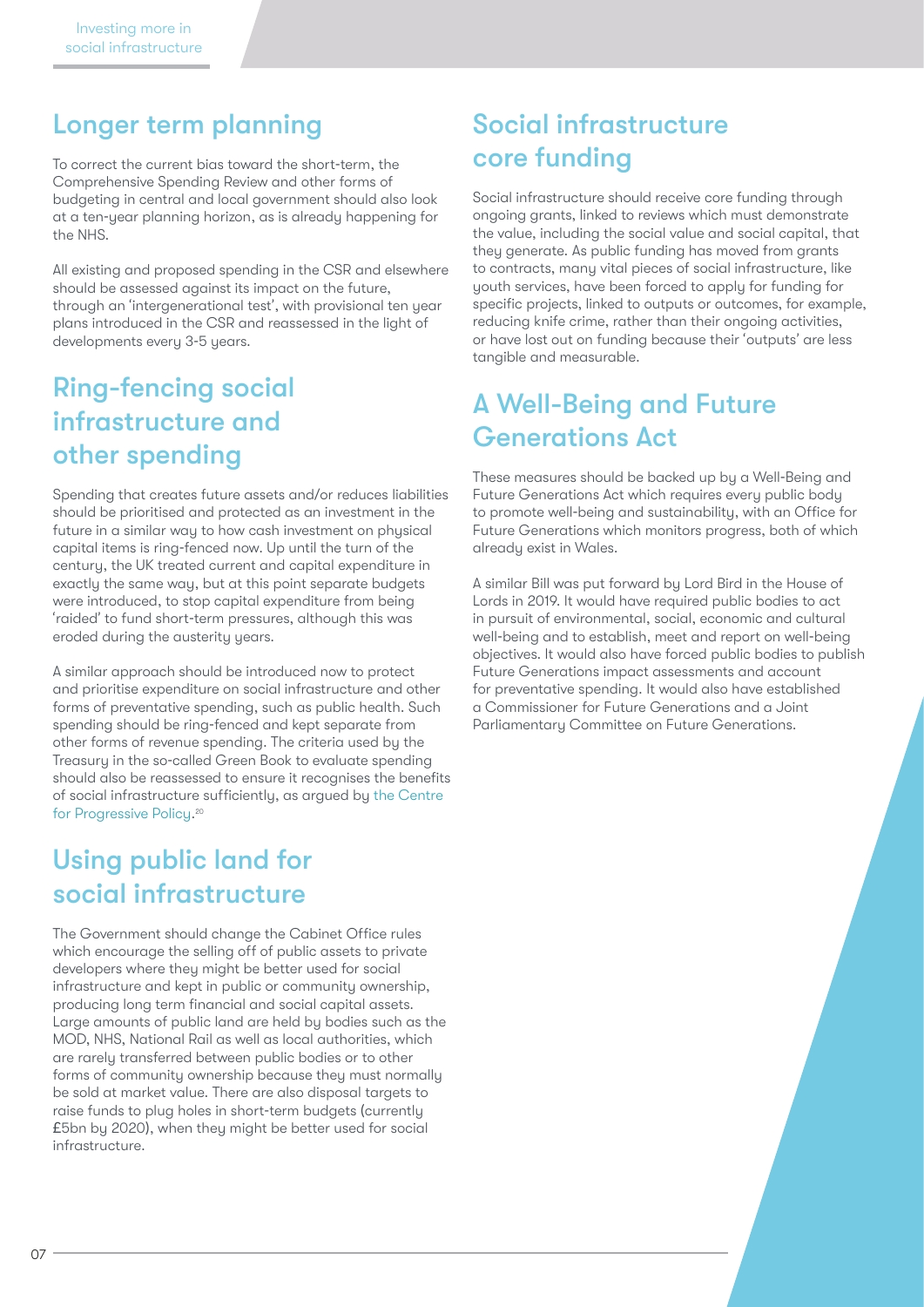# A social infrastructure levelling up fund

As well as enhancing social infrastructure across the country by changing the way we budget and financially plan, the Government must establish a major new investment fund to help level up communities with poor social infrastructure.

Promisingly, just before this report went to print, the Chancellor announced a new £4 billion Levelling Up Fund for the 'infrastructure of everyday life.' The details of the fund are uet to be announced but it is clear that the new fund will be available to meet locally determined priorities and will be available for 'high value' projects costing up to £20 million. It has been announced that it could include large capital items such as bypasses and roads and refurbishments of railway stations, as well as 'community infrastructure', local arts and culture. £600 million will be made available in 2021-22. The Government has also said the fund will be cross-departmental and will move away from 'a fragmented landscape with multiple funding streams'.

It is not yet clear how this fund is being resourced and whether it will include, as suggested by Danny Kruger, in his earlier report to the Prime Minister, dormant insurance accounts worth £2 billion, which Kruger proposes should be used to set up a permanent endowment fund for social infrastructure.

The problem with an endowment fund is that it has to be huge to generate the kind of annual return needed to address immediate needs. The likely return on an invested endowment fund could be as little as £42 million a year and, by comparison, the Government had already set up a Towns Fund of £3.6 billion to help regenerate 100 places. Australia has five sovereign wealth funds investing for the benefit of future generations, including a Building Australia Fund for infrastructure projects (for transport, water, energy, communications and broadband) and an Education Investment Fund for capital investment in education. In 2018, both were individually valued at 3.9 billion Australian dollars, equivalent to £2 billion, and had an investment return of 2.1 per cent.

The potential demands on the new Levelling Up Fund are huge, and it is understood that £800 million of it will go to the devolved countries, leaving £3.2 billion for England, less than the existing Towns Fund, the remains of which may also be being folded into the new Fund. By comparison, in the USA, Reimagining the Civic Commons is investing in five cities to upgrade existing infrastructure to reflect 21stcentury needs. Philadelphia alone is investing \$500 million (£385 million) – with \$400 million raised in bonds and revenue from a sugary-beverages tax - to revitalise existing city parks, recreation centres, libraries, and other social infrastructure.

To help make the fund go further, part of it could be used to invest in the building of capital social infrastructure assets, with the rents providing annual returns which could be used to support other projects. But it will still need additional annual income from another source if it is to make significant inroads in civic inequality in the near future.

We propose that the Fund is topped up from other sources, given the scale of investment required and the need to ensure that the full range of social infrastructure is funded, not just relatively large capital projects such as roads.

Borrowing has to be part of the solution. Just as we borrow to buy a home, or to invest in HS2, so we must borrow to create a good place, creating an annual revenue stream to finance these assets.

Dedicated taxes specifically for this purpose (known as 'hypothecated taxes') might also be used to finance the fund, for example, a specific tax on internet based companies that, despite the tax recently imposed, are still paying low levels of tax and have contributed to the loss of shops and facilities locally; and one-off taxes of 'social polluters' contributing to avoidable costs in public services such as the alcohol and gambling industries; and health related taxes such as the sugar tax.

The National Debt Fund, estimated at £475 million, is also another potential source.

There are a also number of existing funds which might be amalgamated into this annual fund, for example the £3.6 billion [Towns Fund](https://www.gov.uk/government/news/100-places-to-benefit-from-new-towns-fund)<sup>21</sup> being directed at 100 places, which incorporated the Future High Streets Fund<sup>22</sup>, the £500 million Youth Investment Fund for 60 new youth centres announced in the Spring budget and the £10 million [New Development](https://www.gov.uk/government/publications/new-development-corporation-competition-guidance/new-development-corporation-competition)  [Corporation Competition](https://www.gov.uk/government/publications/new-development-corporation-competition-guidance/new-development-corporation-competition).23 Some of these may already be in the Chancellor's calculation.

Publicly owned land and buildings which are genuinely surplus to requirements or currently undeveloped might be used for social infrastructure, reducing building costs, and kept in public and community ownership so that rents can be used to maintain social infrastructure. The MOD and NHS as well as local authorities own considerable assets which might be used in this way.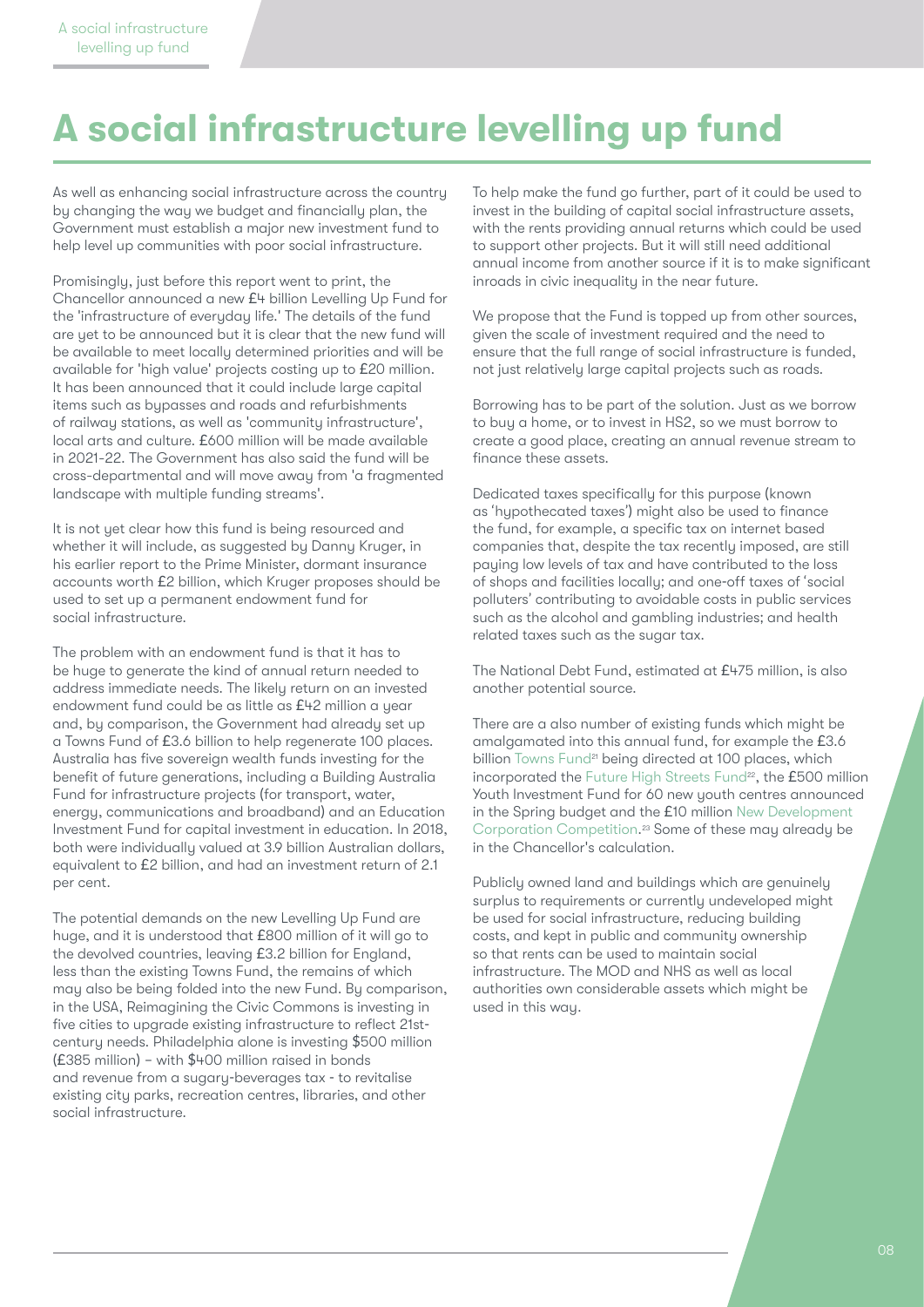#### Remit and management

A fully effective social infrastructure fund would aim to level up all communities to a basic minimum standard. It would have a preventative focus and be targeted at places with the highest civic deprivation. Although it would be a national fund, it would have a remit to give local communities more say and control over what really matters to them, as advocated by the Government'[s civil society strategy](https://www.gov.uk/government/publications/civil-society-strategy-building-a-future-that-works-for-everyone).

We think the new fund should be available to help preserve existing social infrastructure as well as to create new elements, and this is particularly important given the negative impact of Covid-19 on some social infrastructure. Both capital and running costs funding should be made available, and funding would in many cases need to be long-term.

It might invest some additional top-up resources to enhance some services locally that are otherwise funded by other means, for example, the NHS or social housing. But it is vital that funds do not become a substitute for mainstream funding.

Although this does not appear to be the Government's intention, a fully effective fund should be able to plan for the long-term and should be ring-fenced and guaranteed across administrations. It might be better independently managed outside of government, but with goals determined by Parliament, and priorities informed by a Citizen's Assembly. A Citizens' Assembly of 120 representative adults was set up in 2019 to identify future priorities for Scotland, and could be  $\alpha$  model  $24$ 

#### Local management and ownership

We hope that resources will be allocated to an area on the basis of need; and within the parameters described above, it would be up to local people to determine their priorities. For example, some areas need new homes and new social infrastructure to support them. In others, the priority may be to find new uses for buildings that are currently unoccupied. Some areas will lack recreational spaces whereas others may have access to rich natural resources.

It is welcome that the Government has decided that its new Levelling Up Fund should be used to meet local priorities, but it is not yet clear how these will be determined. The Fund is likely to be more successful if it is made a condition of funding that local people determine priorities and are involved in the local fund's management. Local engagement is critical. A [Centre for Policy Impact report,](https://mailchi.mp/centreforpublicimpact.org/how-can-uk-local-economies-best-respond-to-challenges-of-the-day) looking across the world, found that strategies for levelling up are most successful where there is strong local engagement, leadership and legitimacy, and ownership.25 Community hubs and connectors may have a role in bringing different voices together. Community ownership should be encouraged. New mechanisms may need to be established and funded for local people to engage and control resources.

Another condition of funding should be that local assets are mapped so that any new development does not overlap with or undermine existing social infrastructure.

It is unclear what role the Government envisages for local authorities in accessing their new fund, and it is vital that they are involved, but the principle of subsidiarity should be used in determining who ultimately controls the funds locally i.e. it should go to the level at which it will work best, giving power to local people. In some cases, this will be a single ward but in others a city or town-wide, local authority, or even regional strategy may be needed as well or instead. People do not just live in one street, or a ward, but move around to live their lives and want social infrastructure that supports this.

Depending on the project, local funds could potentially be enhanced by profits from local authority owned energy and other enterprises, as well as the use of local land, and also potentially by crowd-funding and local donations from businesses or high net value donors with links to the area.

Where there are new housing and social infrastructure developments or redevelopments affecting a wide area, particularly where they are using public land, there is likely to be a role for a development or urban trust, drawing in specialist expertise, but this should engage local people in its governance. Various models exist for this kind of body, including Urban Development Corporations, New Town Development Corporations, the Garden City Movement and, on a smaller scale, Community Land Trusts.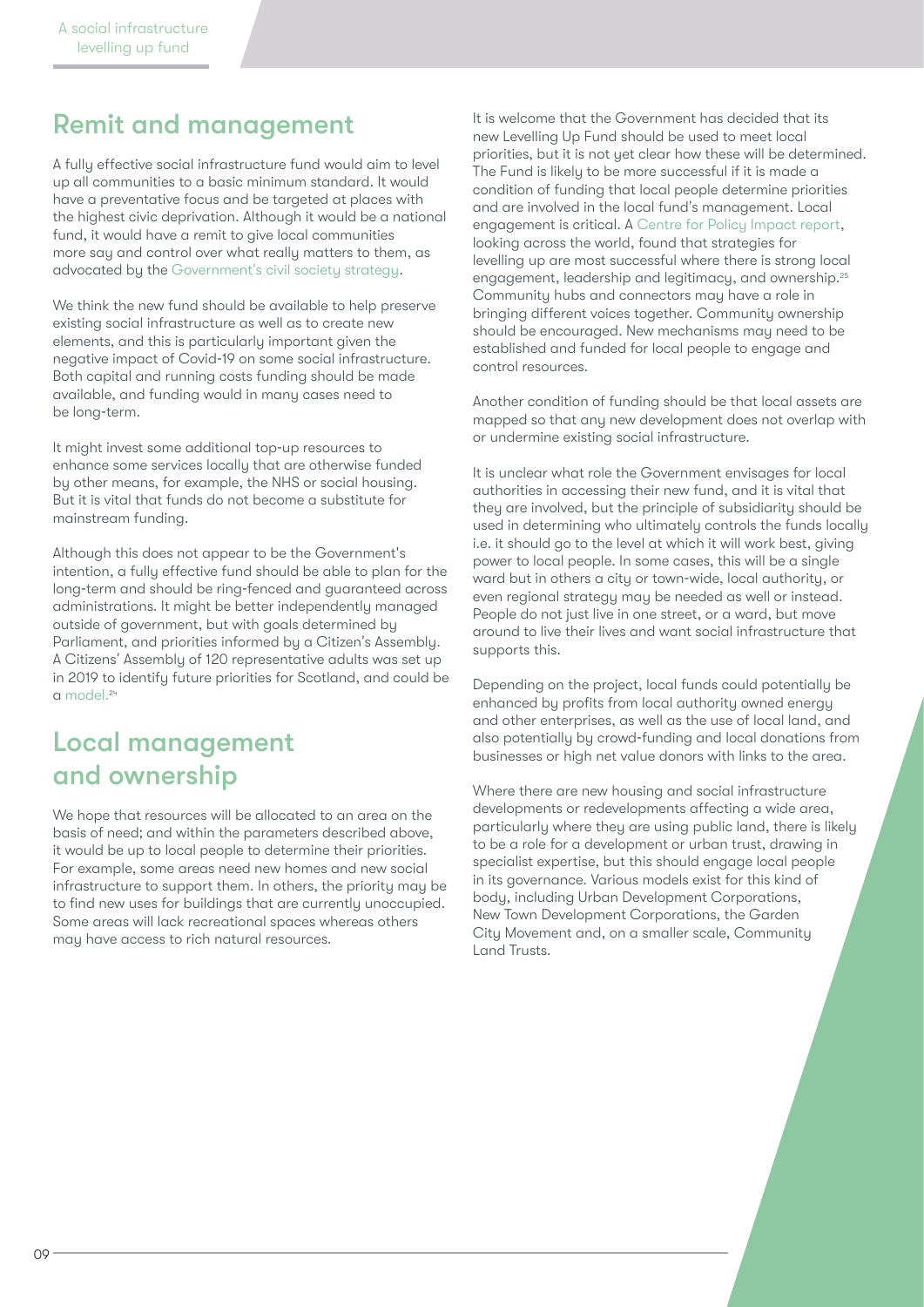# Local social infrastructure funds

Local investment funds are already being established across the country, and should be considered by other areas wanting to set up their own fund. New ones might also be seeded by the national Levelling Up Fund and existing ones enhanced. There are different models, for example:

- The [Bristol City Funds](https://bristolcityfunds.co.uk/about-us/), with investment by Bristol and Big Society Capital creating funds of £10 million, used to address priorities determined by local people and managed by local people and organisations from different sectors.<sup>26</sup>
- A [Community Investment Fund in Wigan](https://www.kingsfund.org.uk/publications/wigan-deal) is designed to invest in communities in ways that lead to better services for the community and savings, creating a shared sense of purpose amongst public servants and wider social partners about how to improve services, as well as giving out grants to the community.<sup>27</sup>
- The [Barking Neighbourhood Fund](https://www.lbbd.gov.uk/sites/default/files/attachments/Neighbourhood Fund %28NCIL%29 application guidance.pdf) uses part of the community infrastructure levy to create a fund to support community activities.<sup>28</sup>
- Frome has set up its own Community Interest Company, boosted by a large private donation, to help regenerate its community.
- Liverpool City Region set up in September 2020 a Land [Commission](https://cles.org.uk/blog/englands-first-land-commission-focused-on-community-wealth-building/) focused on community wealth building looking at the best use of public land to make it 'the fairest and most socially inclusive city region in the country'.29
- In Exeter, they want to use public land retained in public ownership - to develop good housing and social infrastructure. They need some government funding for short-term development costs and have applied to the new Development Corporation Competition.
- The Orkney and Shetland Islands have both put aside the proceeds they receive from servicing the North Sea oilfields in ring-fenced funds for community use to improve local infrastructure.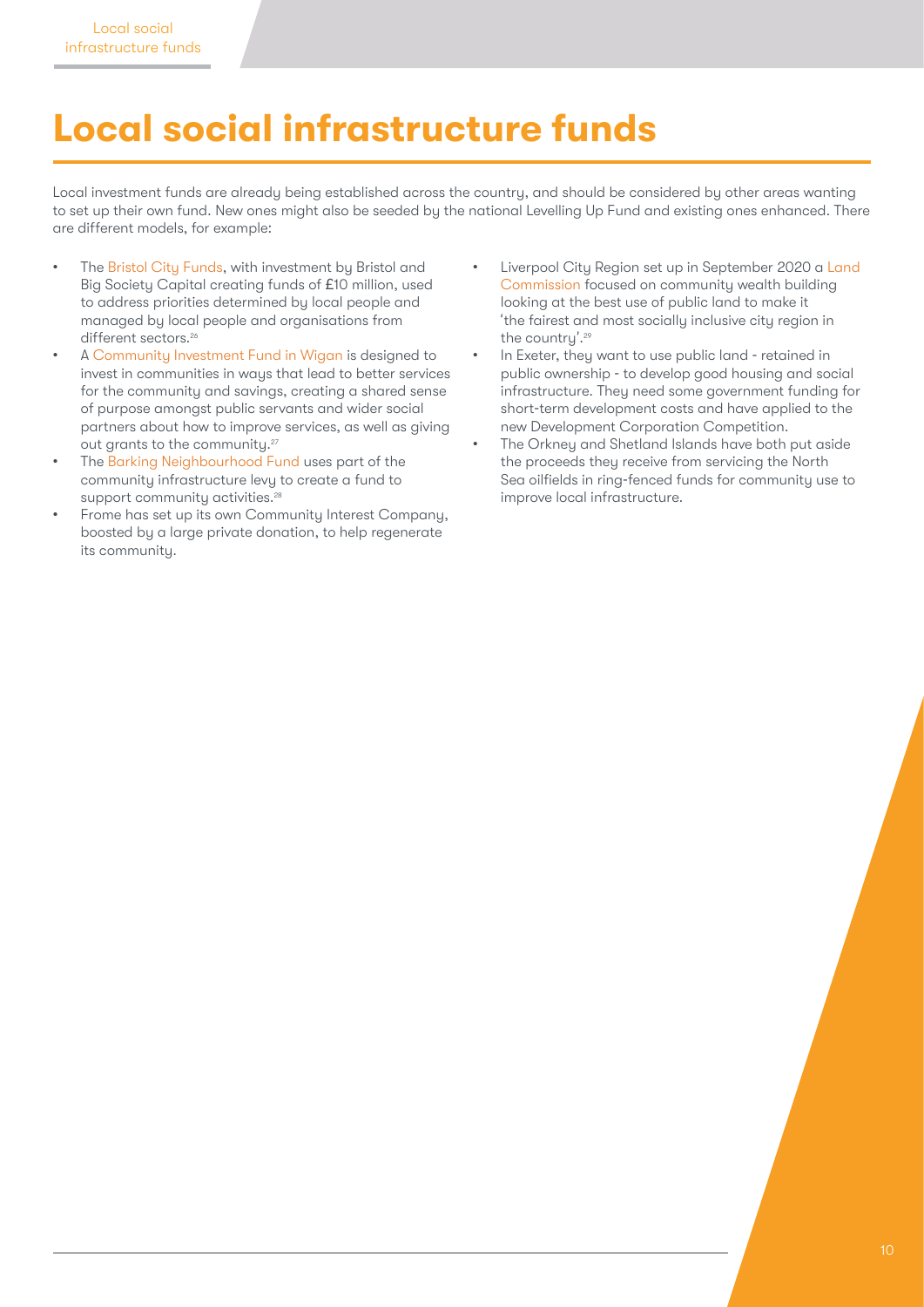## Urban Planning that ensures good social infrastructure

When the Victorians built new housing, they built the social infrastructure that should go with it. For example, the Bourneville model village built by the Cadburys in Birmingham for its workers in the nineteenth century included sports fields, bowling greens, fishing lakes, a lido and the Rowheath Pavilion which was also used for balls and dinners. [Research](https://heritagecalling.com/2017/08/31/from-factory-to-fireside-6-marvellous-model-villages/) by the Joseph Rowntree Foundation in 2003 found that it was 'one of the nicest places to live in Britain'.30

Nowadays, [research](https://www.transportfornewhomes.org.uk/wp-content/uploads/2018/07/transport-for-new-homes-summary-web.pdf ) has confirmed that many new housing estates are built without shops, pubs, GP's surgeries or schools, and lack buses, cycle ways or footpaths to town centres - homes built for cars, not people.<sup>31</sup> There are inspiring British models of investment in creating good communities: model villages like Saltair, Garden Cities such as Letchworth Garden City, where local communities exercise long-term stewardship of collectively owned land to shape development, and Poundbury and the Nandlesden Urban extension, both built on Duchy of Cornwall land. But we need more aspiration in our planning system.

For example, Melbourne has developed '[20 minute](https://www.planmelbourne.vic.gov.au/current-projects/20-minute-neighbourhoods)  [neighbourhoods](https://www.planmelbourne.vic.gov.au/current-projects/20-minute-neighbourhoods)', where everything you need, such as shops, doctors, parks, are within a 20 minute walk, or a short bike ride or public transport. The Mayor of Paris has created a similar aspiration to make Paris a '[15 minute city](https://www.theguardian.com/world/2020/feb/07/paris-mayor-unveils-15-minute-city-plan-in-re-election-campaign?fbclid=IwAR0Y_3l0uDuqEDJQM4u8VquVpULXGHVZgFPP_1HsVKDHZ9MJbhDUXpzwFbU)'.

The Greater London Authority has a progressive [social](https://www.london.gov.uk/what-we-do/planning/london-plan/current-london-plan/london-plan-chapter-3/policy-316-protection-and)  [infrastructure policy,](https://www.london.gov.uk/what-we-do/planning/london-plan/current-london-plan/london-plan-chapter-3/policy-316-protection-and) which could be a model for others.<sup>32</sup> Social infrastructure is widely defined, and the GLA says that London requires additional and enhanced social infrastructure provision to meet the needs of its growing and diverse population. It specifies that development proposals which provide high quality social infrastructure will be supported in the light of local and strategic social infrastructure needs assessments; and proposals which would result in a loss of social infrastructure in areas of need should be resisted, and repurposing of redundant social infrastructure premises for other forms of social infrastructure should be considered before alternative developments. The GLA also encourages the multiple use of premises and highlights the need for accessibility to all sections of the community (including disabled and older people) and within easy reach by walking, cycling and public transport.

Section 106 of the Town and Country Planning Act 1990 and the Community Infrastructure Levy do allow for developers to pay for social infrastructure, though this is often circumvented or social infrastructure is narrowly defined. The Government is currently considering some changes to the current system and, whatever the outcome, it is critical that more funds are successfully released in this way and applied to comprehensive and ambitious plans for good social infrastructure, as defined in this report.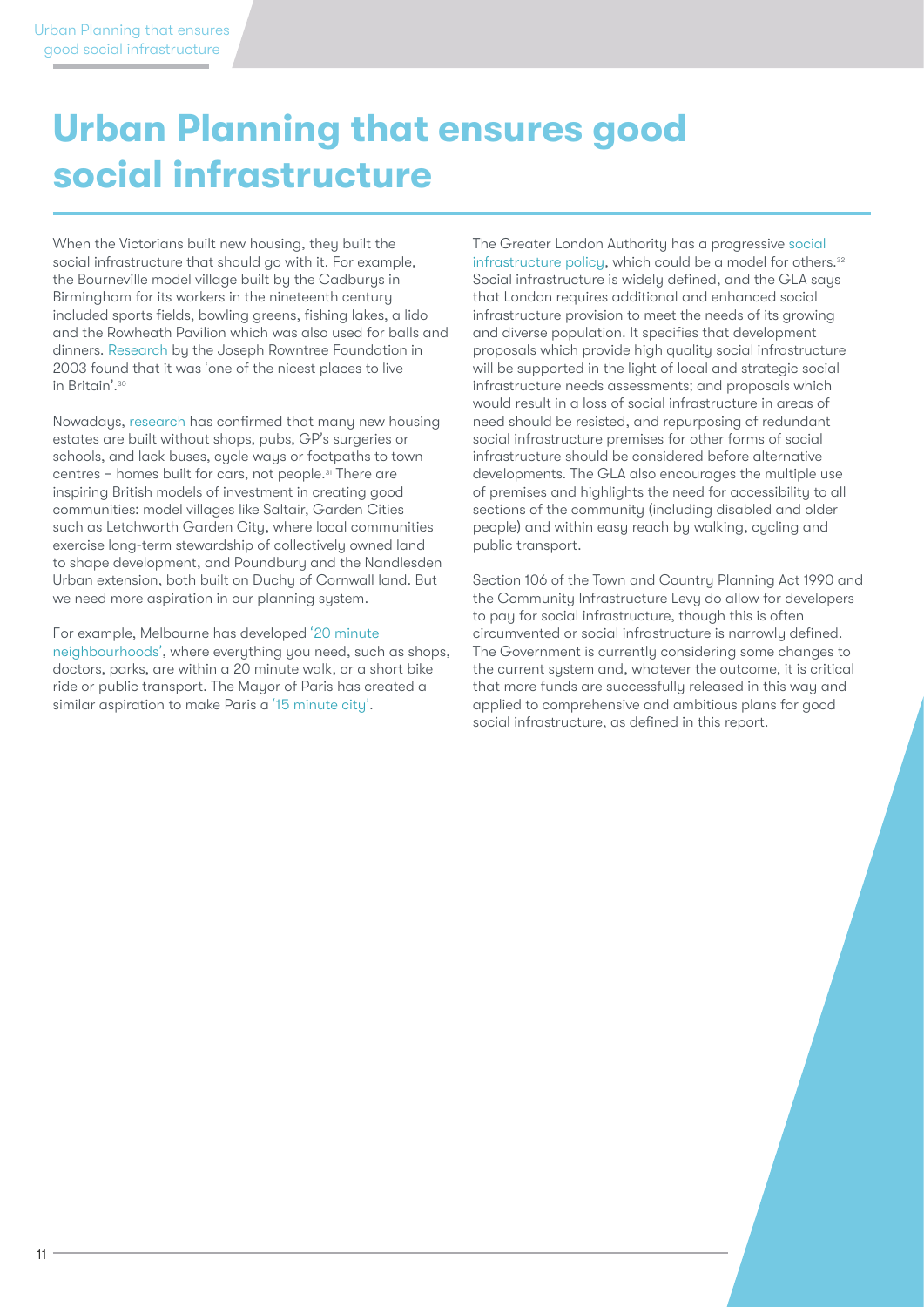## Conclusion and summary of recommendations

Against a background of disinvestment in social infrastructure over the decade of austerity, and a pandemic which has brought home its importance but may undermine it further, everyone who is thinking about how to build future resilience, support the economy and tackle deep-seated inequalities should be investing in social infrastructure. Our recommendations are:

- The Government's next Comprehensive Spending Review should put well-being at its heart and take into account the long-term as well as short-term impact of spending decisions and the value of social assets.
- Social infrastructure, along with other preventative spending, should be ring-fenced and protected in national and local budgets, akin to the treatment of capital spending now.
- There should be a Future Generations and Well-Being Act placing a duty on all public bodies to plan for the future.
- The Government's new Levelling Up Fund will be stretched to bring up communities left behind unless it is topped up by other sources of funding, for example, dedicated taxes on social polluters and international internet based companies. To make it go further, some of it could be invested in social infrastructure capital assets within communities, with annual revenues from these being used to help other projects, and existing public land and buildings could be repurposed for social infrastructure and kept in public or community ownership.
- To be effective, a social infrastructure fund needs to be long-term, with priorities determined through participative democracy, and control over spending devolved according to the principle of subsidiarity. To be fully effective, the national fund should be managed independently of government and should set a broad definition of 'infrastructure of every day life'.
- Some areas have already set up local funds, which are models that others can follow; and more of these could be seeded by the national fund.
- There should be changes to the planning system to protect existing social infrastructure and ensure we no longer build new housing without accessible social infrastructure.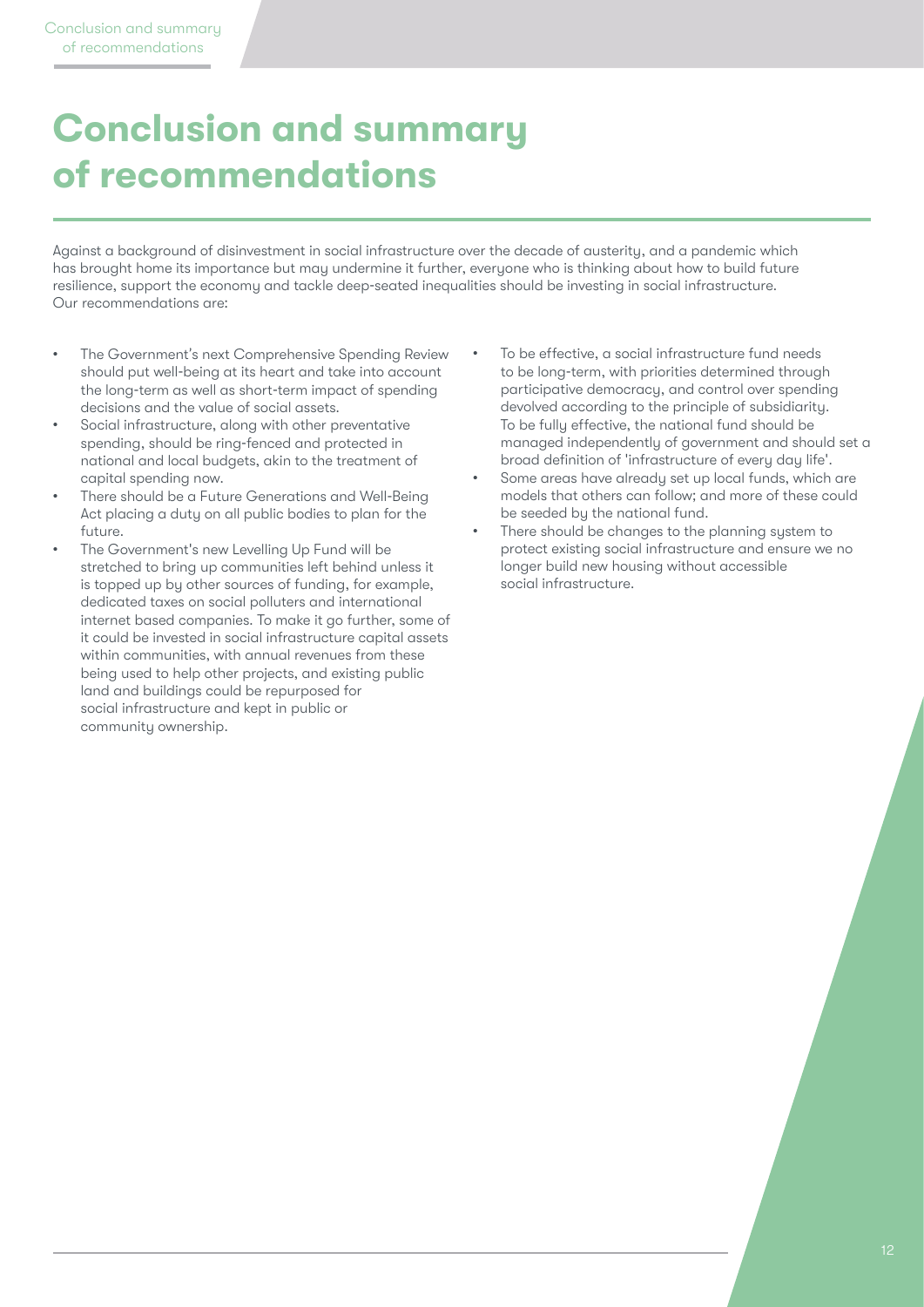# About this publication

This has been written for the Early Action Task Force and Community Links by Caroline Slocock, the Director of Civil Exchange and Co-convenor of A Better Way. Caroline worked for 9 years in the Treasury as a senior civil servant, and while she was there she designed the existing public expenditure system, so is well placed to advocate for changes now. She has been writing about early action and social infrastructure for many years.

Many thanks to all those who have discussed the ideas in it and commented on drafts, including Professor Steve Schifferes and Murshad Habib at Community Links.

It was published in December 2020.

Copyright: Community Links Design by Marcomedia